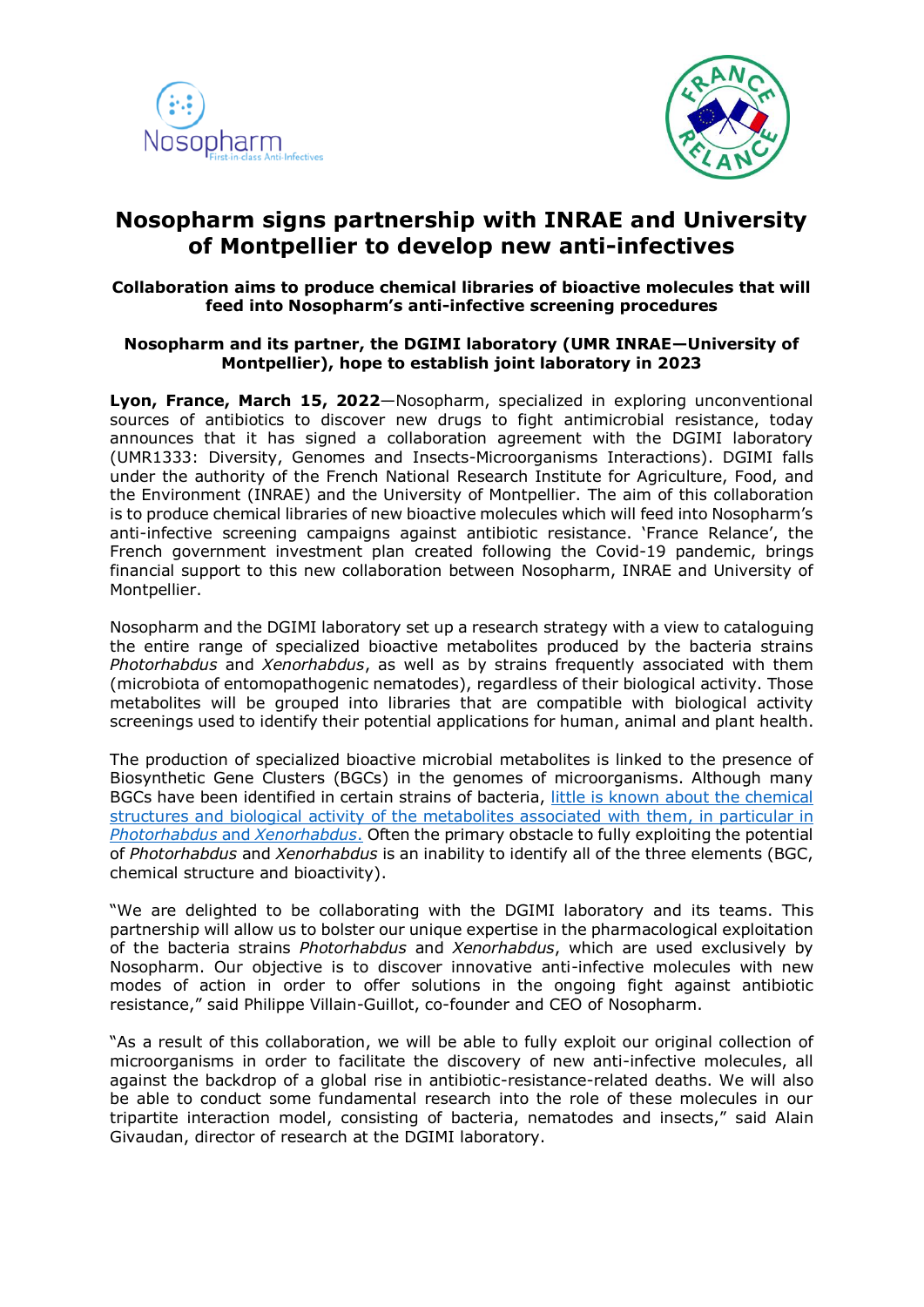



"The discovery of new molecules and their biological activity is crucial to understanding the interactions, both between microorganisms and between microorganisms and their hosts. This topic is a core component of our curriculum here at the University of Montpellier; this collaboration with Nosopharm will enable constructive interactions between the biotech industry and our pool of students. The exploitation of new natural molecule resources found in our environment seems likely to reveal its true potential in connection with the growing problem of antibiotic resistance, which will be a challenge for future generations," added Alyssa Carré-Mlouka, senior lecturer at the University of Montpellier and associate of the DGIMI laboratory.

This collaboration brings together the DGIMI laboratory's expertise in the molecular genomics and genetics of the bacteria strains *Photorhabdus* and *Xenorhabdus* and Nosopharm's expertise in the production of specialized bioactive metabolites from the same strains. The partners initially plan to obtain proof of concept that the project is technically sound in genetic engineering terms. Then, they intend to optimize the yields of the new procedures. Finally, within the next 12 to 18 months they hope to set up a shared laboratory devoted to the chemical ecology of *Photorhabdus* and *Xenorhabdus*.

These new chemical libraries may also be made available to companies and third-party research institutes in connection with screening campaigns for new molecules of pharmaceutical and biotechnological interest. Small molecules actually play a huge role in the quest for therapeutic innovations. Of the [63 therapeutic products approved by the FDA](https://www.fda.gov/drugs/new-drugs-fda-cders-new-molecular-entities-and-new-therapeutic-biological-products/novel-drug-approvals-2021) in 2021, 36 were small molecules, which equates to 57%. As a result, biopharmaceutical laboratories are desperately trying to discover innovative small bioactive molecules to add to their portfolio of products under development.

The collaboration between Nosopharm and INRAE began as soon as the company was founded in 2009. It has resulted in the discovery of three new antimicrobial classes, for which three patent requests were filed. The patent for the Odilorhabdins class was granted in Europe, the United States, Japan and China. The collaboration has also resulted in five articles being published in peer-reviewed scientific journals.

The growing resistance of pathogenic bacteria to antibiotics poses a threat to global public health. [According to an analysis published in](https://www.thelancet.com/journals/lancet/article/PIIS0140-6736(21)02724-0/fulltext) *The Lancet* in January 2022, 4.95 million people worldwide died of diseases linked to antibiotic resistance in 2019; 1.27 million of these were a direct result of antimicrobial resistance. The infections caused by antibioticresistant bacteria are among the primary causes of death in all age categories, ahead of AIDS and malaria.

Nosopharm is developing a new class of antibiotics, Odilorhabdins, which inhibit the bacterial ribosome via a new mechanism of action. NOSO-502, the first clinical candidate in this new class, is intended for the treatment of nosocomial infections caused by *Enterobacteriales*, including those that are resistant to polymyxins and carbapenems (CRE). In 2017, the WHO identified CREs as a critical research and development priority.

## **About the Photorhabdus and Xenorhabdus bacteria**

*Photorhabdus* and *Xenorhabdus* are bacteria that live symbiotically with entomopathogenic nematodes. The genomes of these bacteria contain a huge amount of BGCs, which means they are capable of producing a very wide range of small bioactive molecules, called specialized metabolites. These small molecules allow the bacteria to interact with their hosts, the members of the nematode's microbiota and their microbial competitors. The study of this chemical diversity and its role in interactions among microorganisms and between microorganisms and their environment is known as chemical ecology. The specific biological activities of these molecules can be exploited for use in human, animal and plant health. Although many of the BGCs of *Photorhabdus* and *Xenorhabdus* are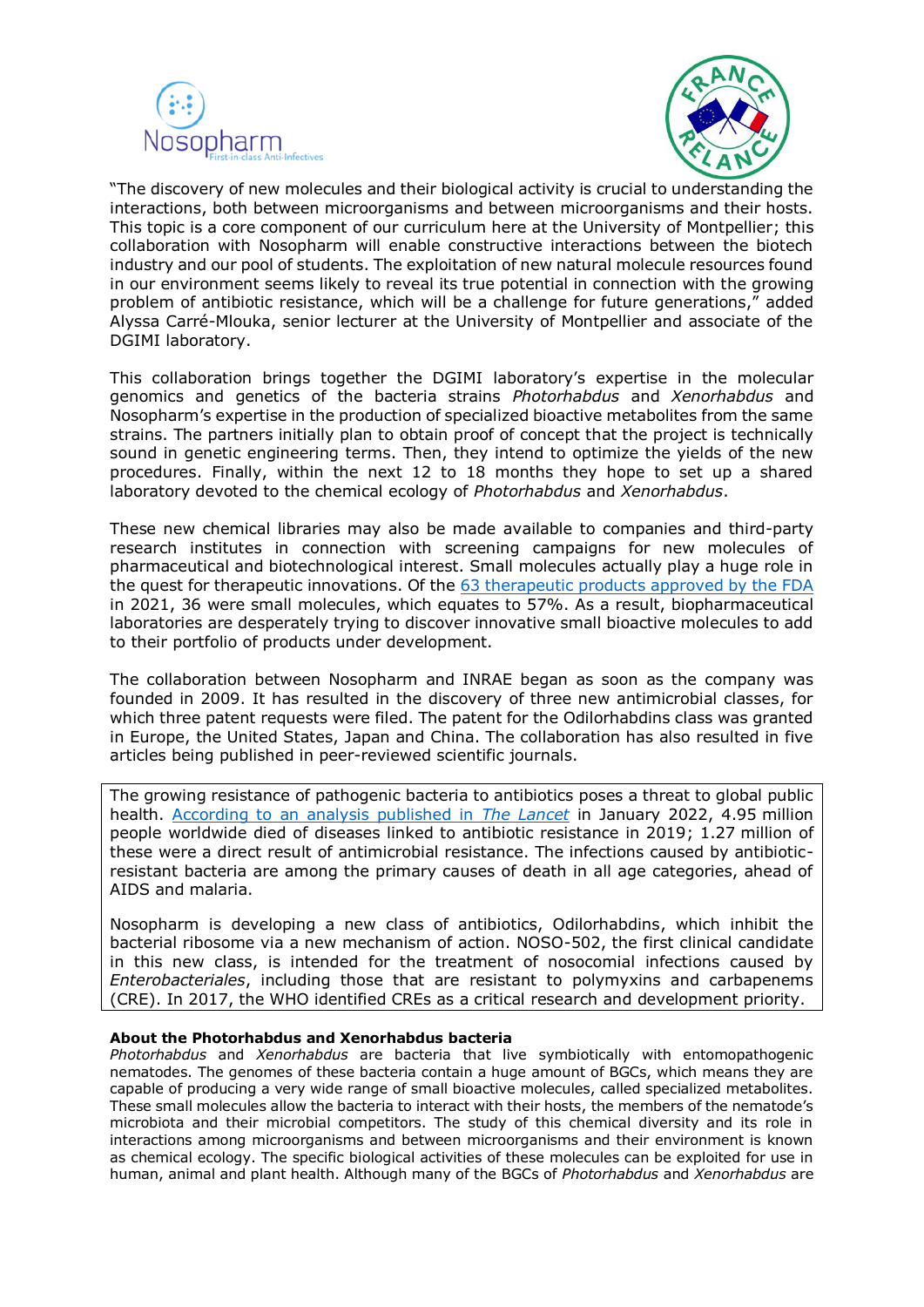



known, there is still much to learn about the chemical structures of the molecules associated with them, as well as their biological activity.

## **About DGIMI**

DGIMI is a mixed research unit falling under the authority of INRAE and the University of Montpellier. The research conducted there is devoted to the study of the mechanisms of interaction between crop-destroying insects, their suite of pathogens and parasites, and their host plants. This research takes into account the diversity of the laboratory's partners and is underpinned by the DGIMI laboratory's knowledge of their genomes.

[www6.montpellier.inrae.fr/dgimi](https://www6.montpellier.inrae.fr/dgimi_eng/)

### **About INRAE**

INRAE, the French National Research Institute for Agriculture, Food and the Environment is a key player in research and innovation. The INRAE research institute was formed following the merger of the INRA and IRSTEA institutions on January 1, 2020. It brings together a community of 12,000 people as well as 268 research, service and experimentation units spread across 18 different centers covering the whole of France. INRAE is one of the world's top research institutions in the field of agricultural and food science, plant and animal science, and ecology and the environment. It is the foremost specialist in the world when it comes to the interplay between agriculture, food and the environment. INRAE's ambition is to become a key catalyst in the transitions required to respond to major global issues. Against the backdrop of a growing population, climate change, resource scarcity and declining biodiversity, the institute develops solutions in relation to agricultural diversification, improving food quality and sustainable management of resources and ecosystems.

[www.inrae.fr](https://www.inrae.fr/en)

### **About the University of Montpellier**

With its 17 faculties, schools and institutes and its 72 research structures, the University of Montpellier covers a vast range of disciplines: science, technology, sport and exercise, medicine, pharmaceuticals, law, political science, economics and business studies. Today, the University of Montpellier is one of France's largest universities, with more than 50,000 students and 4,800 members of staff.

The University of Montpellier is known throughout the world for the excellence of its teaching, research and innovative capacity in a host of scientific fields that are linked to some of society's greatest challenges, primarily food security, environmental protection and human health. It features at the top of international rankings, having made the top three in the world for ecology according to the Shanghai Ranking, the top 200 in the general Shanghai Ranking, and having placed as the top French university in the Reuters ranking of the most innovative universities. The University of Montpellier is conscious of the role it has to play in the world, particularly when it comes to gender equality and the fight against all forms of discrimination, environmental issues, scientific integrity and the relationship between science and society.

[www.umontpellier.fr](https://www.umontpellier.fr/en/)

Contact: University of Montpellier communication service - Patrick Paris [communication@umontpellier.fr](mailto:communication@umontpellier.fr)

### **About Nosopharm**

Nosopharm is an innovative biotechnology company specialized in anti-infective drug discovery. The company discovers and develops new anti-infective drugs to combat antimicrobial resistance and infectious diseases. Nosopharm developed a unique drug discovery platform based on the biomining of the bacteria *Photorhabdus* and *Xenorhabdus*. Nosopharm is the only biotech company to explore these two high-potential bacteria for anti-infective applications.

Founded in 2009, Nosopharm is headquartered in Lyon, France, and employs a highly-skilled team of eight. To date, the company has raised a total of €5.9M (\$6.4M) in private equity and €8.6M (\$9.4M) in non-dilutive funding from Bpifrance, IMI and IMI2, the French Ministry of Defense, Region Languedoc-Roussillon and FEDER.

[www.nosopharm.com](https://www.nosopharm.com/)